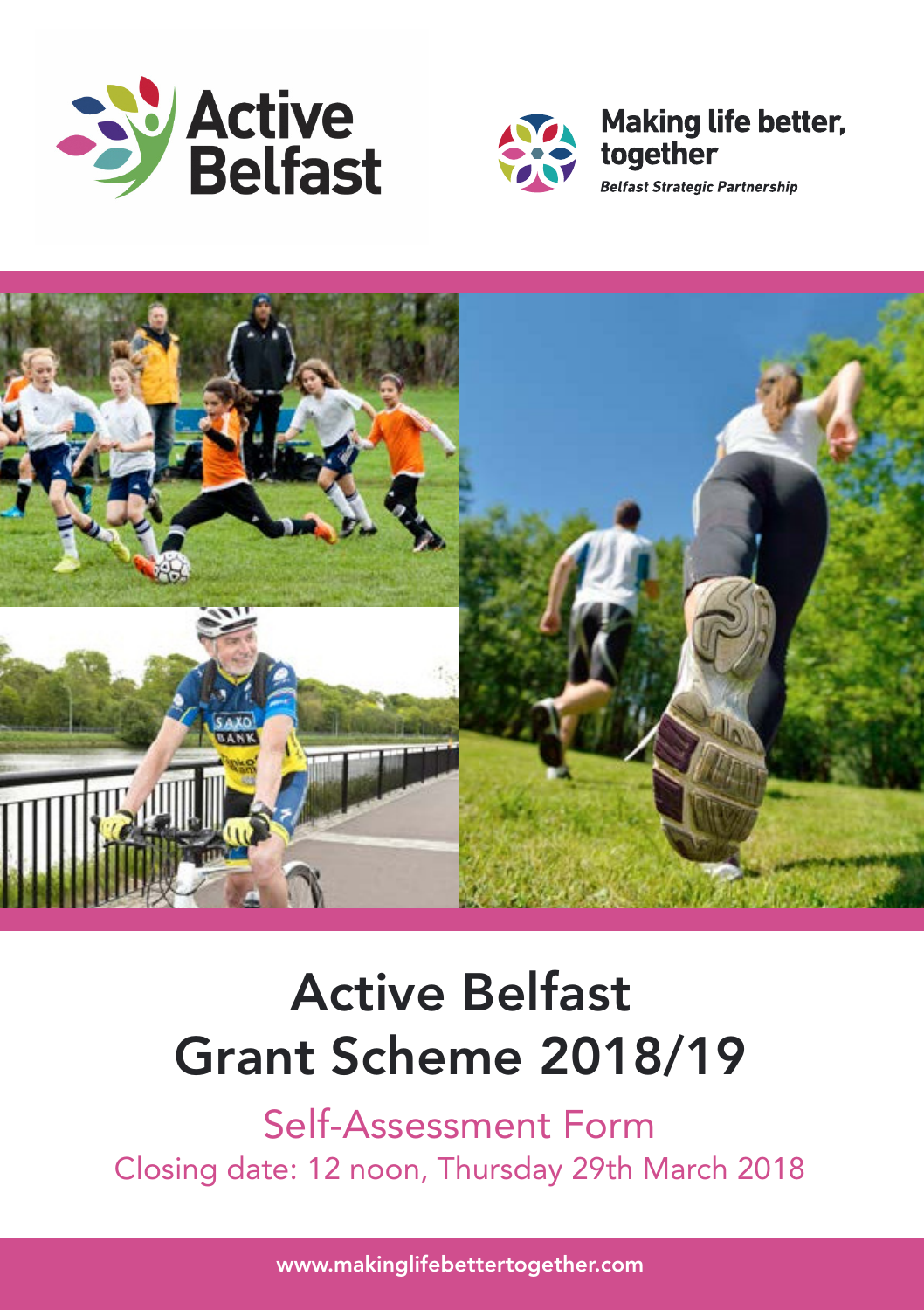Active Belfast is calling on community, voluntary, statutory and private organisations across Belfast to apply for funding through the Active Belfast Grant Scheme 2018/19.

If you have an innovative and sustainable project which encompasses partnership working and enables more people in Belfast to be physically active and eat healthier, you may be eligible for a large citywide grant up to £25,000 or a small grant up to £10,000.

In order to receive a Stage 2 Active Belfast Grant Application Form, please complete this form and email it to **bsp@bhdu.org** no later than **12 noon, Thursday 29th March 2018.**

#### **Your project must include both of the following:**

- Physical activity supporting the delivery of Get Active Belfast including: programmes to support people to walk and/or cycle for everyday journeys; offering inclusive sports which reduce barriers to participation; activities in the community which support people to get active.
- Healthy eating offering healthy snacks and drinks as part of physical activity programmes; information sessions on healthy eating/food labelling; growing fruit and vegetables to use in a cooking skills programmes; running a food budgeting course for example Food Values.

### **Active Belfast Grants will not cover projects which involve:**

- Applications from individuals
- Activities promoting political and religious beliefs; this does not preclude Faith Community Groups applying for activities related to the aims of the scheme
- Groups or travel outside Belfast City Council boundaries *http://www.belfastcity.gov.uk/council/Yourcouncil/yourcouncil.aspx*
- Existing projects or one-off events
- Funding to set up a new club
- General running costs which are not related to the specific project for which funding is sought to include endowments/loan payments
- Costs already incurred (retrospective funding)
- Donations (to individuals, groups or charities)
- Fundraising events or activities
- Projects indicating a disproportionate cost for transport
- Management costs of more than 15% of overall grant awarded
- Affiliation or professional membership fees.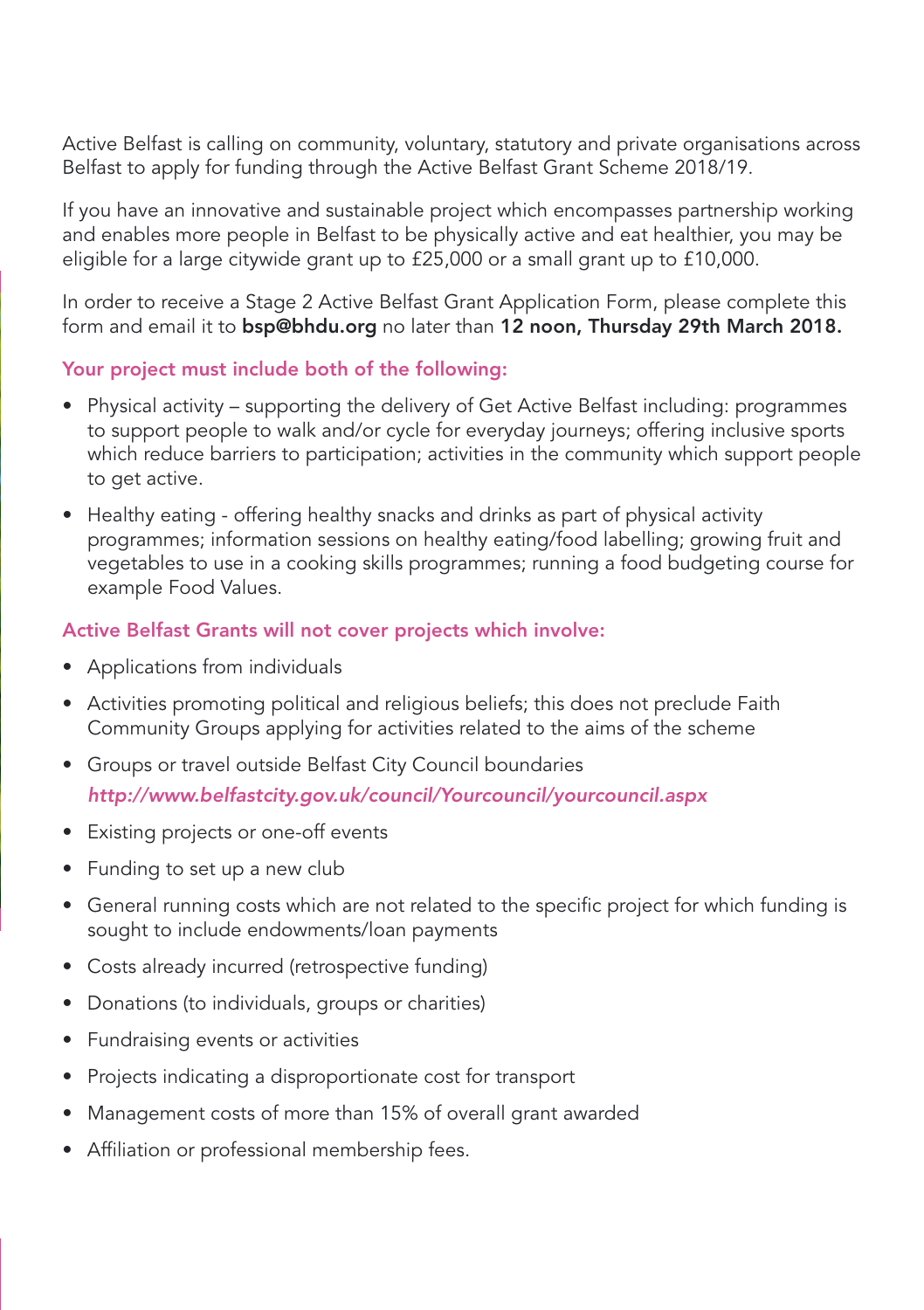### **Eligibility Checklist**

This form is designed to help you in deciding if your organisation will be eligible to apply for funding from the Active Belfast Grant Scheme 2018/19.

#### **Section 1: Policies & Procedures Checklist**

Your organisation must have ALL of the following policies and procedures in place. Please confirm your organisation has:

| <b>Finance Procedures Policy</b>                                                                                                                      | Yes $\bullet$   | No ( )         |               |
|-------------------------------------------------------------------------------------------------------------------------------------------------------|-----------------|----------------|---------------|
| Health and Safety Policy<br>٠                                                                                                                         | Yes $\bullet$   | $No$ $\odot$   |               |
| <b>Equal Opportunities Policy</b>                                                                                                                     | $Yes$ $\bullet$ | $No$ $\odot$   |               |
| Child Protection Policy [if applicable]<br>$\bullet$                                                                                                  | Yes $\bigcirc$  | $No$ $\odot$   | $N/A$ $\odot$ |
| • Vulnerable Adults Policy [if applicable]                                                                                                            | Yes $\bullet$   | $No$ $\bullet$ | $N/A$ $\odot$ |
| Freedom of Information Policy<br>٠<br>[applicable to all non charity organisations]                                                                   | Yes $\bigcirc$  | $No$ $\odot$   | $N/A$ $\odot$ |
| Data Protection Policy<br>٠                                                                                                                           | Yes $\bigcirc$  | No (           |               |
| <b>Fraud Policy</b>                                                                                                                                   | Yes $\bullet$   | No             |               |
| <b>Bribery Policy</b><br>٠                                                                                                                            | Yes $\bigcirc$  | $No$ $\odot$   |               |
| Approved the above policies through its<br>management committee                                                                                       | Yes $\bullet$   | $No$ $\odot$   |               |
|                                                                                                                                                       |                 |                |               |
| <b>Section 2: Your project</b>                                                                                                                        |                 |                |               |
| Is your planned project new and does it include<br>both physical activity and healthy eating?                                                         | $Yes$ $\bullet$ | No             |               |
| Is your organisation involved in partnership<br>$\bullet$<br>working with at least two other organisations<br>for the proposed project or initiative? | $Yes$ $\bullet$ | No ()          |               |
| • Are the beneficiaries of your project Belfast based?                                                                                                | Yes $\bigcirc$  | No (J          |               |

Please briefly describe your project or initiative in no more than 100 words: